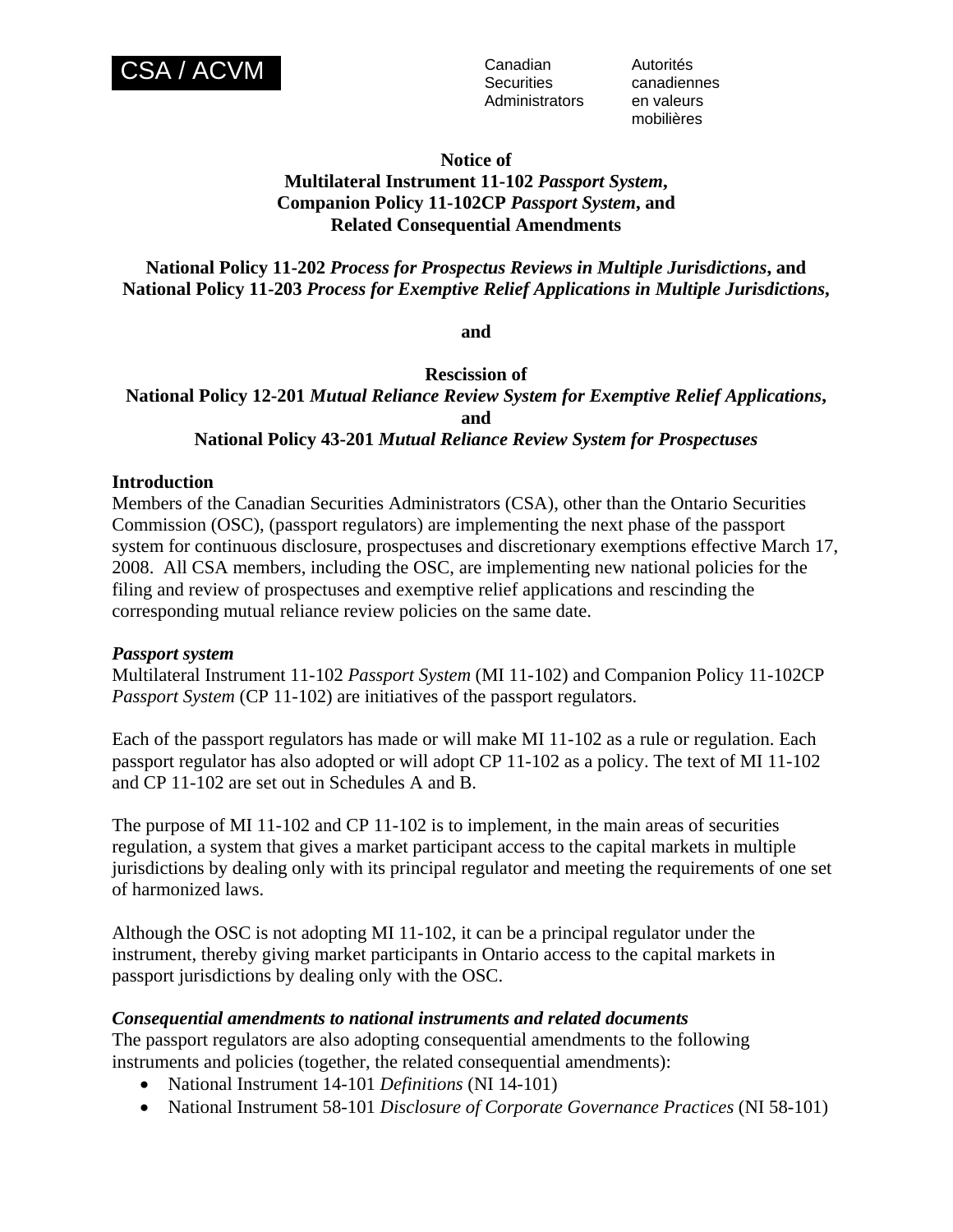- National Instrument 81-104 *Commodity Pools* (NI 81-104)
- Companion Policy 81-104CP *Commodity Pools* (CP 81-104)
- Multilateral Instrument 11-101 *Principal Regulator System* (MI 11-101)
- Form 11-101F1 *Notice of Principal Regulator under Multilateral Instrument 11-101* (Form 11-1-01F1)
- Companion Policy 11-101CP *Principal Regulator System* (CP 11-101)
- Multilateral Instrument 52-110 *Audit Committees* (MI 52-110)
- Companion Policy 52-110CP to Multilateral Instrument 52-110 *Audit Committees* (CP 52-110)

The purpose of the consequential amendments to MI 11-101, CP 11-101 and Form 11-101F1 is to allow for the implementation of passport in stages. They repeal the principal regulator system for continuous disclosure, prospectuses and discretionary exemptions, but preserve the provisions related to the mobility exemptions (see *Background* below for further details).

The OSC did not and was not required to publish for comment the consequential amendments to NI 14-101, NI 58-101, NI 81-104, CP 81-104, MI 52-110 and CP 52-110 because the amendments are not material or do not apply in Ontario. The OSC made the amendments to NI 14-101 on December 18, 2007 and delivered them to the Minister of Finance on December 27, 2007 for approval. The OSC will change the references to MI 52-110 to read NI 52-110 in NI 58-101 at the earliest opportunity. The OSC will reflect the consequential amendments to the other instruments on its website.

The text of the related consequential amendments is in Schedules C to G. All the amendments related to NI 81-104 are in Schedule E, the amendments related to MI 11-101 are in Schedule F, and those related to NI 52-110 are in Schedule G. The British Columbia Securities Commission (BCSC) is not publishing Schedule G (see *Consequential Amendments to Local Rules* below for further details).

# *National filing and review process policies*

The following policies are initiatives of the CSA:

- National Policy 11-202 *Process for Prospectus Reviews in Multiple Jurisdictions* (NP 11- 202); and
- National Policy 11-203 *Process for Exemptive Relief Applications in Multiple Jurisdictions* (NP 11-203).

Each member of CSA has adopted or will adopt NP 11-202 and NP 11-203. Their text is in Schedules H and I.

Each member of CSA is rescinding:

- National Policy 12-201 *Mutual Reliance Review System for Exemptive Relief*  Applications (NP  $12-201$  $12-201$ )<sup>1</sup>, and
- National Policy 43-[2](#page-1-0)01 *Mutual Reliance Review System for Prospectuses* (NP 43-201)<sup>2</sup>.

<span id="page-1-0"></span><sup>&</sup>lt;sup>1</sup> In Québec, this policy is adopted as Notice 12-201 Relating to the Mutual Reliance Review System for Exemptive Relief Applications.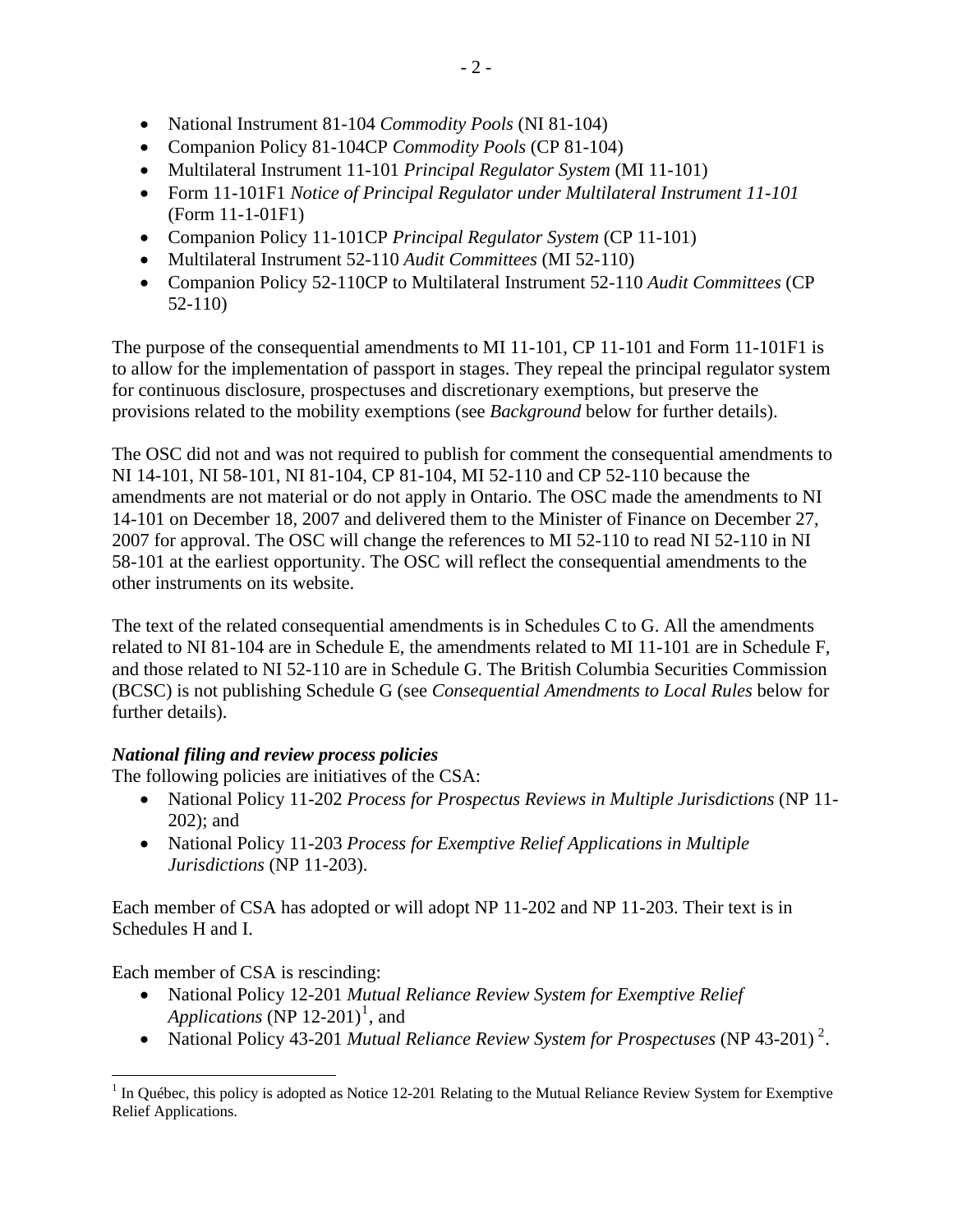NP 11-202 and NP 11-203 (together the interface policies) set out the processes for the filing and review of prospectuses and exemptive relief applications in multiple jurisdictions. These policies include interfaces for market participants in passport jurisdictions to gain access to the Ontario market. CSA intends to give access to exemption decisions made under NP 11-203 through the CSA website at [www.csa-acvm.ca.](http://www.csa-acvm.ca/)

Under MI 11-102 and the interface policies, the principal regulator for a prospectus offering or discretionary exemption application will usually be the regulator in the jurisdiction where the market participant's head office is located.

# *Consequential amendments to local rules*

CSA members in some jurisdictions are also publishing a local notice to make consequential amendments to local rules.

The BCSC is adopting MI 52-110, CP 52-110 and the related forms, and repealing its local audit committee rule, BC Instrument 52-509 *Audit Committees*. Consequently, CSA is amending the title of MI 52-110 to reflect that it is a national instrument. The BCSC is publishing with the BC notice published at the same time as this notice a consolidated version of MI 52-110 and CP 52- 110 that includes the consequential amendments in Schedule G.

The BCSC is giving reporting issuers that obtained a discretionary exemption from MI 52-110 and certain provisions of NI 81-104 and NI 58-101 in another Canadian jurisdiction before March 17, 2008 an equivalent exemption in British Columbia. This will put these reporting issuers in the same position in British Columbia as elsewhere in Canada when the BCSC adopts MI 52-110 and the amendments to NI 81-104 and NI 58-101. For more information, see the BC notice published at the same time as this notice.

# *Effective date and transition*

MI 11-102 applies to a continuous disclosure document filed on or after March 17, 2008. It also applies to a preliminary prospectus or pro forma prospectus and their related prospectus, and to an amendment to a prospectus, filed on or after March 17, 2008. MI 11-102 does not apply to a preliminary prospectus amendment if the related preliminary prospectus was filed before March 17, 2008.

MI 11-102 also applies to an application for discretionary exemption filed

- on or after March 17, 2008, or
- before March 17, 2008, if the regulator in a specified jurisdiction granted the exemption before, on or after March 17, 2008 and a filer wishes to have an equivalent exemption in a passport jurisdiction after March 17, 2008.

MI 11-102 and CP 11-102 refer to rules (e.g., Multilateral Instrument 62-104 *Take-over bids and issuer bids*) and Act provisions that CSA expects to be in force on March 17, 2008.

 $\frac{1}{2}$  $2$  In Québec, this policy is adopted as Notice 43-201 Relating to the Mutual Reliance Review System for Prospectuses.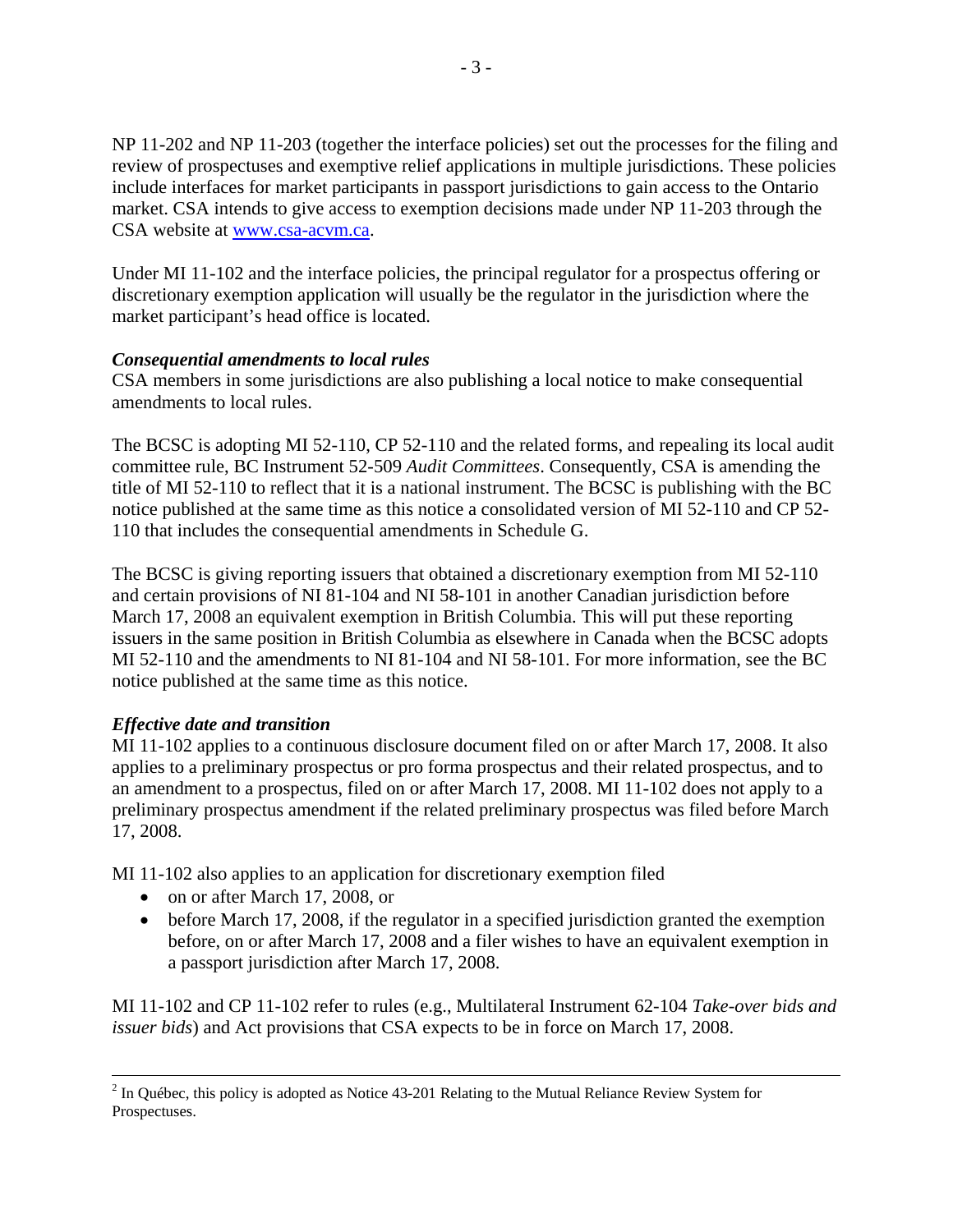The process set out in NP 12-201 will continue to apply to a discretionary exemptive relief application and any related pre-filing filed before March 17, 2008. Similarly, the process set out in NP 43-201 will continue to apply to

- a preliminary prospectus, pro forma prospectus, a preliminary prospectus amendment and prospectus amendment filed before March 17, 2008,
- a prospectus if the related preliminary prospectus or pro forma prospectus was filed before March 17, 2008, and
- a preliminary prospectus amendment if the related preliminary prospectus was filed before March 17, 2008.

# *Passport for registration*

When the passport regulators published proposed MI 11-102 and related documents for comment in March 2007, the proposed rule included passport for registration provisions. The passport regulators plan to amend MI 11-102 and CP 11-102 to include the passport for registration at the same time as, or after, implementing proposed National Instrument 31-103 *Registration Requirements* (NI 31-103). CSA expects to publish proposed NI 31-103 for a second comment period early in 2008 and expects to publish proposed National Policy 11-204 *Process for registration in multiple jurisdictions* for comment in due course.

# *Impact of new Securities Acts on discretionary exemptions*

The governments of Prince Edward Island and Yukon each plan to proclaim into force a new *Securities Act* by March 17, 2008 and to adopt concurrently MI 11-102 and all the other CSA national instruments as rules. The governments of Northwest Territories and Nunavut each expect to introduce a new *Securities Act* and, if enacted, to adopt all CSA national instruments as rules. It is expected that the new *Securities Act* for all four jurisdictions will be highly harmonized.

The references to the securities legislation in the appendices to MI 11-102 for Prince Edward Island and Yukon are to their new *Securities Act* and related rules. The references for Northwest Territories and Nunavut are to their current securities legislation.

## **Background**

The passport regulators published for comment MI 11-102, CP 11-102, the related consequential amendments and the repeal of MI 11-101, Form 11-101F1, CP 11-101, and NP 43-201 on March 28, 2007. The OSC did not publish MI 11-102 related materials for comment. Rather, on March 28, 2007, it published OSC Notice 11-904 *Request for Comment regarding the Proposed Passport System*.

At that time, passport regulators indicated that CSA had published for comment in proposed NI 31-103 a revised mobility exemption that would replace the mobility exemption in Part 5 of MI 11-101. Passport regulators also indicated that, subject to comments received, CSA would move that exemption into a separate national instrument between the repeal of MI 11-101 and the implementation of NI 31-103.

Instead, the passport regulators are amending MI 11-101, CP 11-101 and Form 11-101F1 to repeal the provisions dealing with passport for continuous disclosure, prospectuses and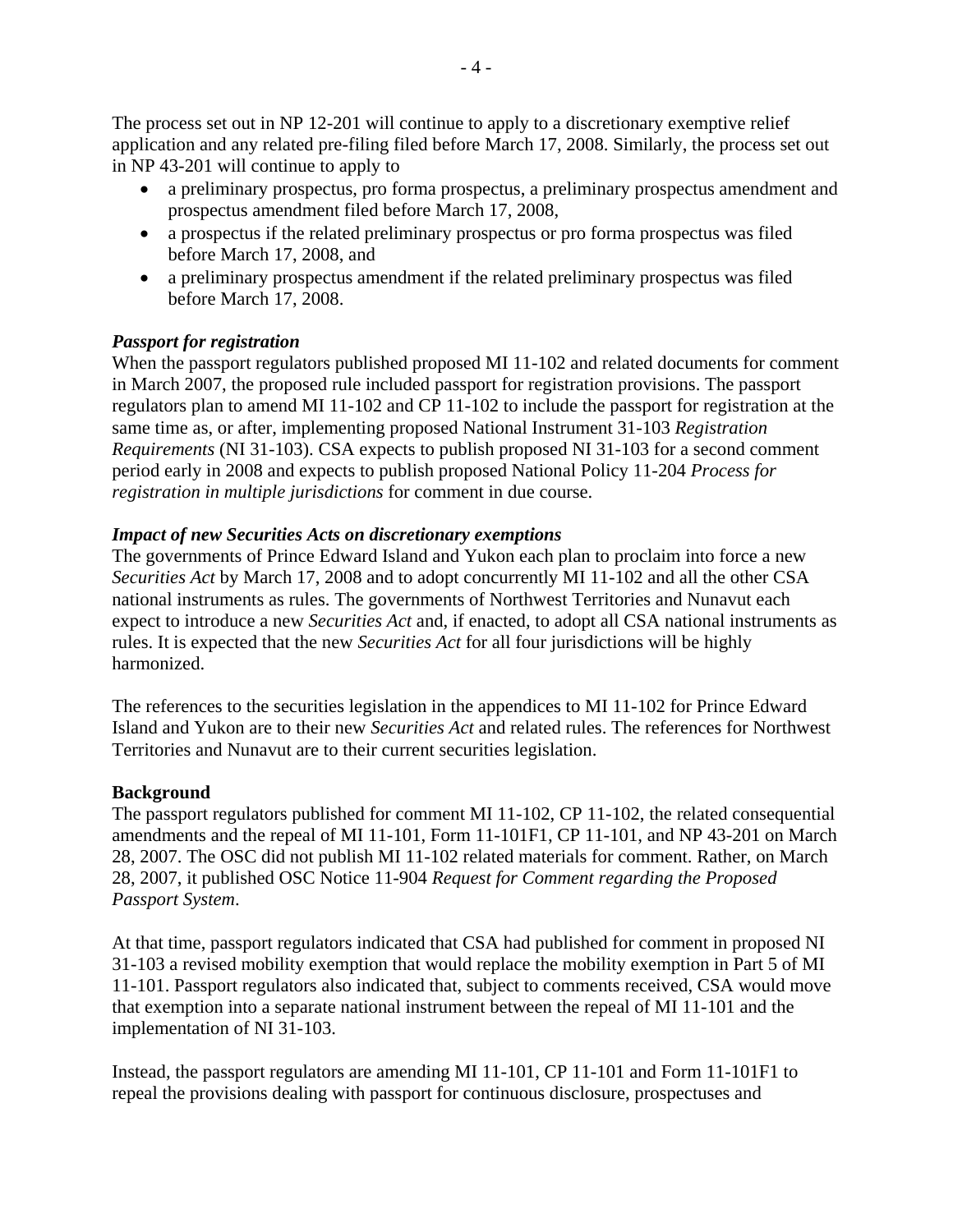discretionary exemptions and retain the provisions for the mobility exemptions. Subject to comments received, CSA anticipates including the modified mobility exemptions in proposed NI 31-103 when CSA finalizes that rule and the passport regulators expect repealing amended MI 11-101 at the same time.

CSA published for comment NP 11-202 and NP 11-203 and the rescission of NP 12-201 and NP 43-201 on August 31, 2007.

# **Summary of Written Comments**

The passport regulators received 17 submissions on MI 11-102 and CP 11-102, seven of which the OSC also received in response to OSC notice 11-904. CSA received three submissions on the interface policies. All the comment letters are posted on the Alberta Securities Commission website at [www.albertasecurities.com.](http://www.albertasecurities.com/) Comments received by the OSC are also published on its website at [www.osc.gov.on.ca.](http://www.osc.gov.on.ca/) CSA thanks commenters for their submissions on the two requests for comment.

CSA considered the comments and is publishing a combined summary of comments and responses as Schedule J to this notice. The summary includes the names of the commenters, a summary of their comments, and the CSA responses to comments that do not relate specifically to the passport for registration. Passport regulators will respond to those comments when finalizing the passport for registration.

# **Summary of Changes**

# *MI 11-102*

Passport regulators made amendments to MI 11-102 to implement passport first for continuous disclosure, prospectuses and exemption applications. This means the provisions relating to passport for registration were deleted from the instrument. Passport regulators also removed the concept of determination date to identify the principal regulator for a prospectus offering made under MI 11-102 and instead provided guidance in NP 11-202 and NP 11-203 on how to identify the principal regulator for a pre-filing or waiver application. Passport regulators clarified how to determine the principal regulator for an exemption application in certain situations. In addition, passport regulators added transition provisions and removed the provision that allows the regulators to grant an exemption from the instrument because the passport regulators' authority for these exemptions is in their respective *Securities Act*. The changes to MI 11-102 are not material and do not need to be republished for comment.

# *CP 11-102*

Passport regulators made changes to CP 11-102 to delete the guidance for the passport for registration, add a discussion of how MI 11-102 and the interfaces with Ontario work, and delete information that is now included in NP 11-202 and NP 11-203. Passport regulators clarified that the OSC can be a principal regulator despite not adopting MI 11-102.

## *Interface policies*

CSA made changes to NP 11-202 and NP 11-203 to deal with technical issues raised in comment letters or otherwise.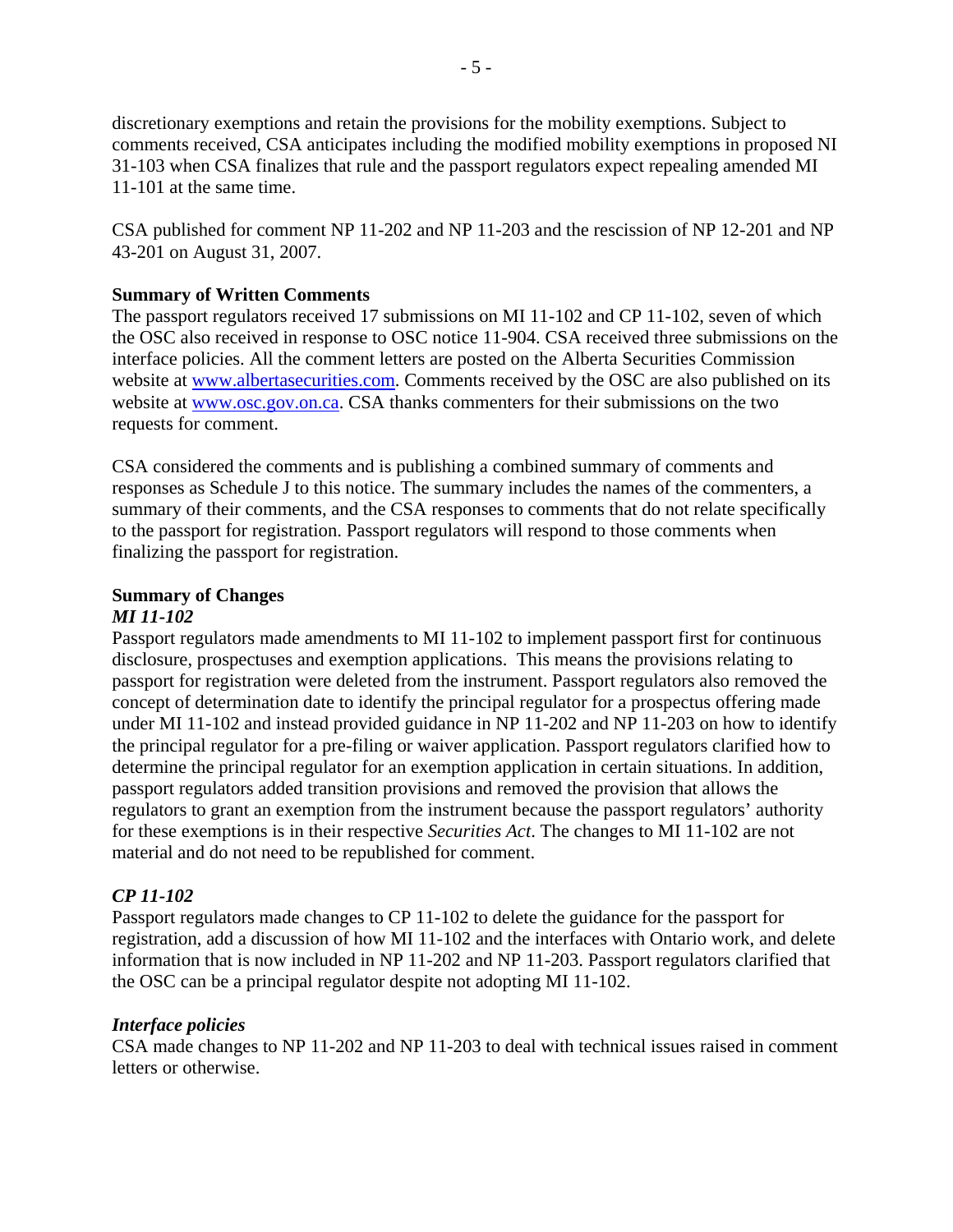**Questions**  Please refer your questions to any of:

Leigh-Anne Mercier Senior Legal Counsel British Columbia Securities Commission (604) 899-6643 [lmercier@bcsc.bc.ca](mailto:lmercier@bcsc.bc.ca)

Gary Crowe Senior Legal Counsel Alberta Securities Commission (403) 297-2067 [gary.crowe@seccom.ab.ca](mailto:gary.crowe@seccom.ab.ca)

Barbara Shourounis **Director** Saskatchewan Financial Services Commission (306) 787-5842 [bshourounis@sfsc.gov.sk.ca](mailto:bshourounis@sfsc.gov.sk.ca)

Doug Brown **Director** Manitoba Securities Commission (204) 945-0605 [doug.brown@gov.mb.ca](mailto:doug.brown@gov.mb.ca)

Michael Balter Senior Legal Counsel Ontario Securities Commission (416) 593-3739 [mbalter@osc.gov.on.ca](mailto:mbalter@osc.gov.on.ca)

Sylvia Pateras Senior Legal Counsel Autorité des marchés financiers (514) 395-0558, extension 2536 [sylvia.pateras@lautorite.qc.ca](mailto:sylvia.pateras@lautorite.qc.ca)

Susan W. Powell, Senior Legal Counsel New Brunswick Securities Commission Tel. (506) 643-7697 Fax. (506) 658-3059 [Susan.Powell@nbsc-cvmnb.ca](mailto:Susan.Powell@nbsc-cvmnb.ca)